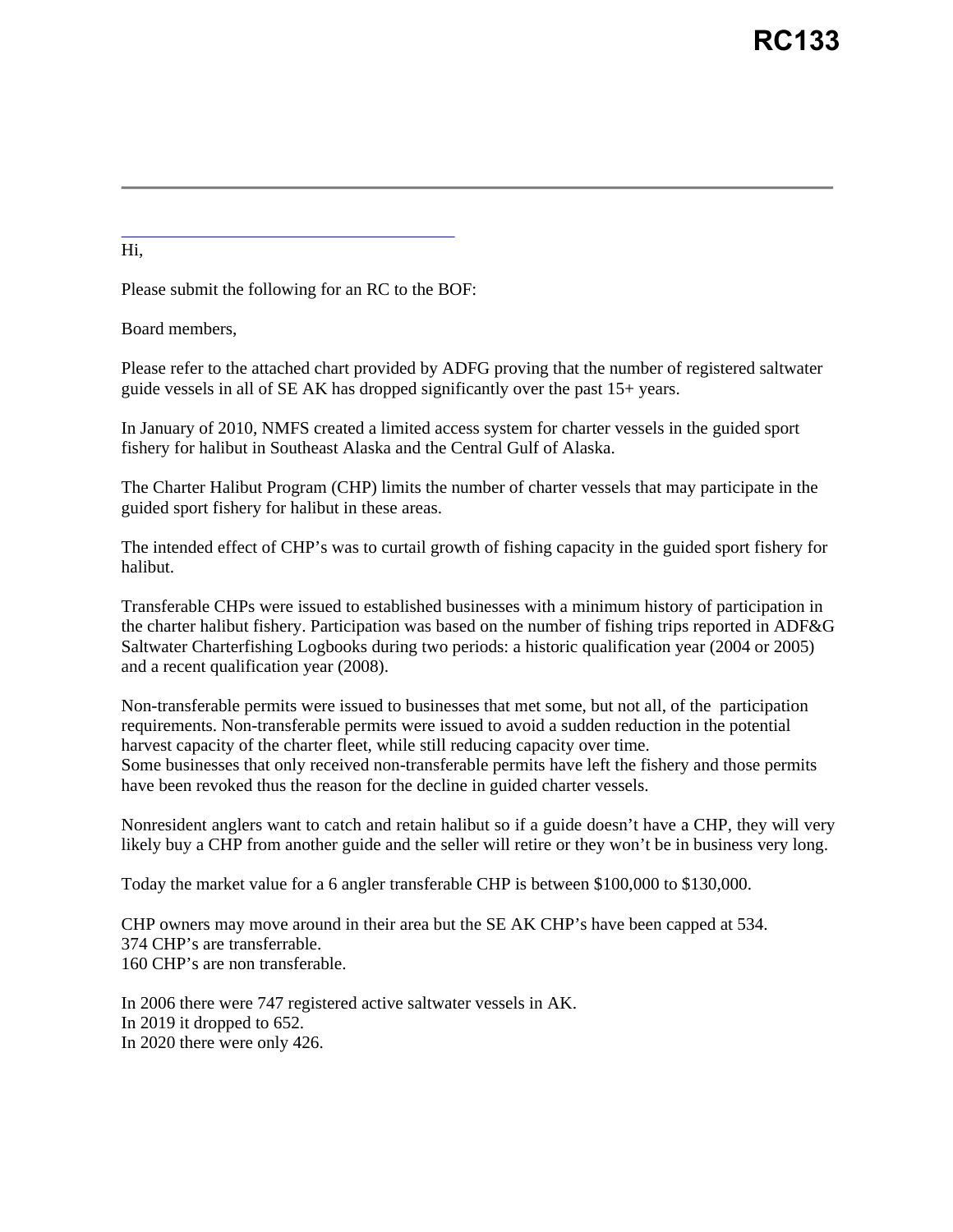The narrative that the guided charter fleet is growing is totally inaccurate.

What is growing is the number of unguided saltwater vessels. This growth is driven by the disparity in the halibut regs between guided anglers vs unguided anglers.

Unguided non resident anglers can retain 2 halibut of any size per day.

Guided non resident anglers in SE AK can only retain 1 halibut per day and have a very restrictive size limit. In 2011 that size limit was 29" or less.

Over the years the non residents have found out about this disparity which is why the unguided operations have experienced growth while the guided charter outfits have experienced loss.

Charter operators value one king salmon at or around \$1000 per fish and the multiplier of that new money in our small economies is very significant.

The charter fleet kills fewer fish and brings more money & more jobs into our economies.

Guided fishing and hunting is by far the highest value added tourism industry in Alaska.

Thank you,

Kurt Whitehead Treasure Hunter Lodge A year round resident of Klawock, AK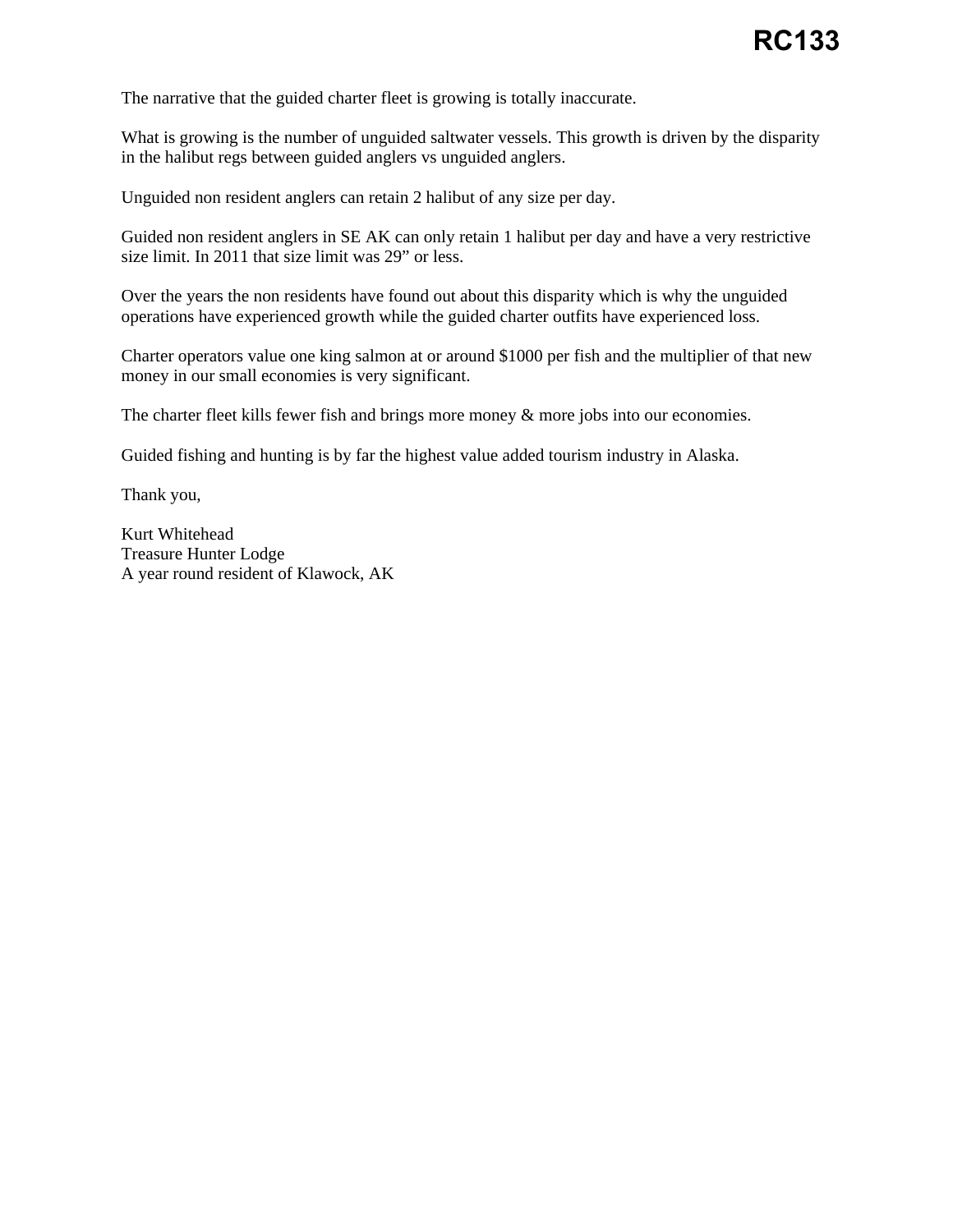# Analysis done by Alaska Department of Fish and Game for SEAGO

ADF&G saltwater logbook summaries, 2006 - 2020.

Data are current as of 12/20/2021

Run by Ben Jevons

a Region is based on salmon statistical area if present, if salmon area is not present then bottomfish statistical area is used, and if salmon and bottomfish areas are missing port of offload is used.

# Table 1. Active saltwater vessels in Southeast Alaska from ADF&G saltwater charter logbook data, 2006 - 2020

|           | <b>Active Vessels</b> |      |      |      |      |      |      |      |      |      |      |      |      |      |        |
|-----------|-----------------------|------|------|------|------|------|------|------|------|------|------|------|------|------|--------|
|           | 2006                  | 2007 | 2008 | 2009 | 2010 | 2011 | 2012 | 2013 | 2014 | 2015 | 2016 | 2017 | 2018 | 2019 | 2020 i |
| Southeast | 747                   | 768  | 757  | 670  | 644  | 610  | 591  | 578  | 599  | 600  | 616  | 629  | 643  | 652  | 426    |

# Table 1.1. Vessels registered with a homeport in Southeast Alaska from ADF&G salwater charter logbook data, 2006 - 2020

|                 | <b>Registered Vessels</b> |      |      |      |      |      |      |      |      |      |      |      |      |      |      |
|-----------------|---------------------------|------|------|------|------|------|------|------|------|------|------|------|------|------|------|
|                 | 2006                      | 2007 | 2008 | 2009 | 2010 | 2011 | 2012 | 2013 | 2014 | 2015 | 2016 | 2017 | 2018 | 2019 | 2020 |
| <b>Southeas</b> | 926                       | 918  | 905  | 807  | 778  | 716  | 689  | 678  | 694  | 686  | 718  | 740  | 760  | 784  | 561  |

### Table 2. Number of saltwater vessels with at least 1 chinook > 28" harvested in Southeast Alaska from ADF&G saltwater charter logbook data, 2006 - 2020

|           | Active Vessels |      |      |      |      |      |      |      |      |      |      |      |      |      |      |
|-----------|----------------|------|------|------|------|------|------|------|------|------|------|------|------|------|------|
|           | 2006           | 2007 | 2008 | 2009 | 2010 | 2011 | 2012 | 2013 | 2014 | 2015 | 2016 | 2017 | 2018 | 2019 | 2020 |
| Southeaรเ | 656            | 644  | 593  | 556  | 532  | 512  | 504  | 477  | 514  | 531  | 514  | 523  | 519  | 526  | 359  |

Table3. Number of saltwater vessels with 25 or more trips where at least 1 chinook > 28" was harvested is Southeast Alaska from ADF&G saltater charter logbook data, 2006 - 2020

|           | <b>Active Vessels</b> |      |      |      |      |      |      |      |      |      |      |      |      |      |      |
|-----------|-----------------------|------|------|------|------|------|------|------|------|------|------|------|------|------|------|
|           | 2006                  | 2007 | 2008 | 2009 | 2010 | 2011 | 2012 | 2013 | 2014 | 2015 | 2016 | 2017 | 2018 | 2019 | 2020 |
| Southeast | 314                   | 286  | 119  | 145  | 152  | 189  | 156  | 174  | 233  | 243  | 190  | 218  | 155  | 157  | 98   |

Table 4. Southeast king salmon harvest for all waters (fresh and saltwater) by residency status from 2006 - 2020 as estimated by the Statewide Harvest Survey TABLE PROVIDED BY SARAH WEBSTER IN SEPARATE DOCUMENT

#### Table 5. Chinook salmon > 28" harvested in Southeast Alaska from ADF&G saltwater charter logbook data, 2006 - 2020

|                        | Chinook Kept |      |      |      |      |           |  |      |      |      |      |                                                                                                          |      |      |        |
|------------------------|--------------|------|------|------|------|-----------|--|------|------|------|------|----------------------------------------------------------------------------------------------------------|------|------|--------|
|                        |              | 2007 | 2008 | 2009 | 2010 | 2011 2012 |  | 2013 | 2014 | 2015 | 2016 | 2017                                                                                                     | 2018 | 2019 | 2020 1 |
| Southeast <sup>®</sup> |              |      |      |      |      |           |  |      |      |      |      | 56,548 49,835 20,552 25,792 26,758 39,100 26,575 25,595 53,533 50,163 45,287 34,590 16,353 21,016 21,782 |      |      |        |